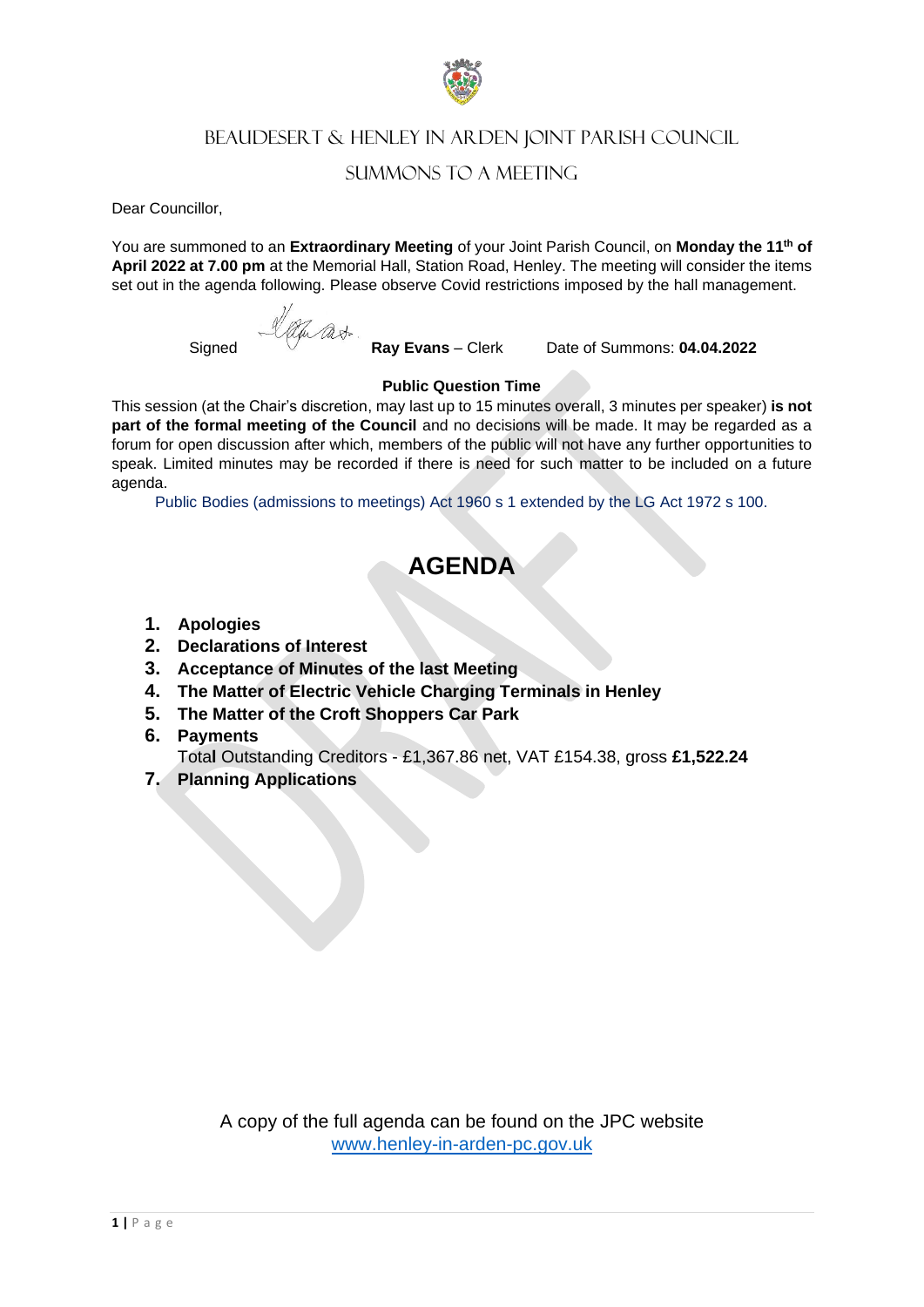

#### **1.**

#### **Acceptance of Apologies for Absence** Schedule 12 of the Local Government Act 1972.Under Section 85(1) of the Local Government Act1972,

members present must decide whether the reason(s) for a member's absence are accepted.

## **2.**

## **To Receive Declarations of Interest and Dispensations**

Disclosable Pecuniary Interests) Regulations 2012 (SI 2012/1464) (NB this does not preclude any later declarations).

### **3.**

**To Receive & Sign Minutes of Last Meeting** LGA 1972 Sch 12 para 41(1) Minutes of the Ordinary Meeting, **7 th of March 2021.**

### **4.**

**The matter of Electric Vehicle Charging Terminals sited on eastside High Street, adjacent to residencies Nos. 105 & 107. That such an installation may be creating a tripping hazard and likely to cause harm to pedestrians navigating the area. To RESOLVE whether a formal appraisal be mounted with WCC and their associates responsible for the installation.**

#### **5.**

| The matter of the management and                                                      |
|---------------------------------------------------------------------------------------|
| enforcement of the Croft Car Park.                                                    |
| To RESOLVE the process for the                                                        |
| installation of ticketing machinery,                                                  |
| signage, surface markings and any such                                                |
| facilities meeting with current H&S                                                   |
| regulations. To include the day-to-day                                                |
| enforcement of the usage by shopper's                                                 |
| and an area of residents parking under                                                |
| permits issued by the JPC. If appropriate,                                            |
| the selection of ONE of THREE companies                                               |
| selected to run the facility on the terms<br>and conditions set out on the supporting |
| document Reference 22/CCP/JPC-                                                        |
| 11.04.2022 now published on the JPC                                                   |
| website.                                                                              |
|                                                                                       |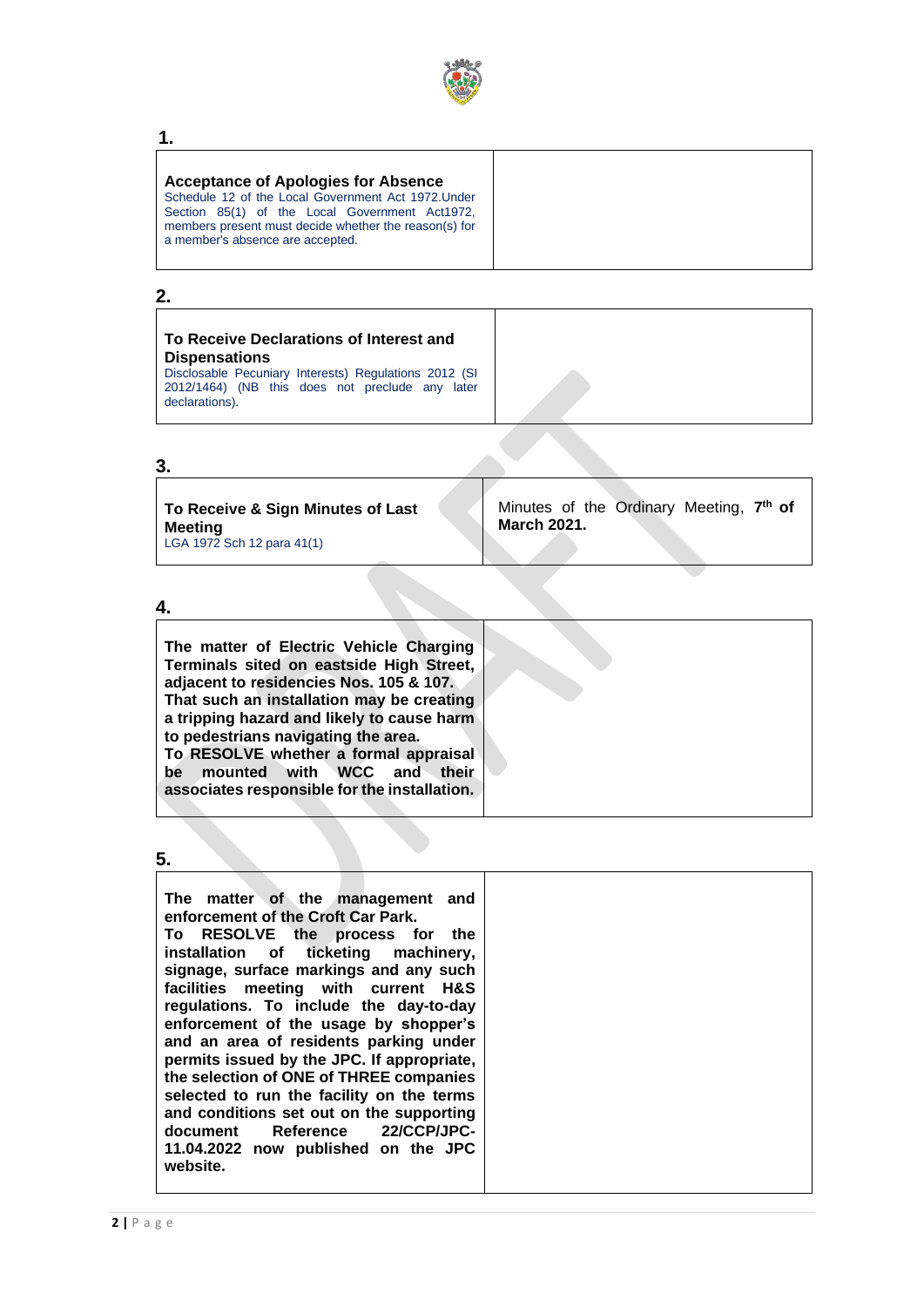

## **6. Payments to be considered by the Council**

| Tn no | Gross     | Vat     | Net       | Accrued Inv. date Cheque no. Debtor |                                                 | Details                 |
|-------|-----------|---------|-----------|-------------------------------------|-------------------------------------------------|-------------------------|
| 715   | £168.00   | £28.00  | £140.00   | £0.00 10/03/22                      | Avon Planning Services                          | Consultants             |
| 722   | £100.00   | £0.00   | £100.00   | £0.00 23/03/22                      | Henley Focus Magazine                           | April Issue             |
| 717   | £396.00   | £0.00   | £396.00   | £0.00 15/03/22                      | Henley Memorial Hall                            | Rent 24.05.21-04.10.2   |
| 721   | £298.00   | £49.67  | £248.33   | £0.00 24/03/22                      | Hutchings & Son                                 | Supply of Jubilee trees |
| 724   | £240.00   | £40.00  | £200.00   | £0.00 25/03/22                      | Kompan Limited                                  | Play area surveys       |
| 716   | £76.86    | £12.81  | £64.05    | £0.00 11/03/22                      | R Adams & Sons Limite Topsoil, gravel and share |                         |
| 723   | £100.00   | £0.00   | £100.00   | £0.00 24/03/22                      | Stratford District Council Bryn election        |                         |
| 719   | £0.00     | £0.00   | £0.00     | £0.00 15/03/22                      | The Tree Shop                                   | Jubilee panting campai  |
| 718   | £107.38   | £17.90  | £89.48    | £0.00 16/03/22                      | Viking Signs Limited                            | FLOOD & SLOW SIGN       |
| 720   | £36.00    | £6.00   | £30.00    | £0.00 19/03/22                      | WALC                                            |                         |
| Total | £1,522.24 | £154.38 | £1,367.86 | £0.00                               |                                                 |                         |

# Creditors at 04/04/22

## **7. Planning**

Chair and members of the JPC and their Planning Committee will consider the following applications and if appropriate instruct the Clerk to use his delegated powers to post a response on the Stratford District Council planning portal.

JPC members not engaged with planning may leave the meeting at this point Planning Act 2008, The Town and Country Planning (General Permitted Development etc.) (England) (Amendment) Order 2021

## **For consideration:**

#### **E-Planning System**

Disclaimer: **Disclaimer:**<br>Details about previous planning applications are currently provided from 1974 onwards. This service is not a substitute for a local land charges or NLIS search.  $\overline{\mathbb{S}}$ <br>The online planning bistory is inc The online planning history is incomplete and should not be relied upon e.g. in connection with a property transaction. In addition, the Council reserves the right to The online planning history is incomplete and should no remove or not display certain information (e.g. contact details, signatures, financial and sensitive information) for confidentiality and other reasons. Use of the system is at the user's own risk.

| <b>Application Details</b>                                                                                          | <b>Important Dates</b> |                                                       | <b>Applicant Details</b> | <b>Agent Details</b> |  | <b>Statutory Consultees</b> | <b>Associated Documents</b> | Comment                 |  |
|---------------------------------------------------------------------------------------------------------------------|------------------------|-------------------------------------------------------|--------------------------|----------------------|--|-----------------------------|-----------------------------|-------------------------|--|
| Application Reference 22/00794/FUL                                                                                  |                        |                                                       |                          |                      |  |                             |                             |                         |  |
|                                                                                                                     |                        | Address Meadow Bank Camp Lane Henley-in-Arden B95 5QG |                          |                      |  |                             |                             | <b>View Map</b>         |  |
| Proposal<br>Demolition of existing dwelling and replacement with a 6 bedroom detached dwelling and associated works |                        |                                                       |                          |                      |  |                             |                             |                         |  |
| <b>Application Type</b>                                                                                             |                        | <b>Full Application</b>                               |                          |                      |  |                             |                             |                         |  |
|                                                                                                                     | <b>Status</b>          | <b>Pending Consideration</b>                          |                          |                      |  |                             |                             |                         |  |
|                                                                                                                     | Decision               |                                                       |                          |                      |  |                             |                             |                         |  |
| Date Decision Issued                                                                                                |                        |                                                       |                          |                      |  |                             |                             |                         |  |
|                                                                                                                     | Case Officer Amy Flute |                                                       |                          |                      |  |                             |                             |                         |  |
|                                                                                                                     | Parish                 | Beaudesert                                            |                          |                      |  |                             |                             |                         |  |
| Additional   Adjoining Parishes                                                                                     |                        |                                                       |                          |                      |  |                             |                             |                         |  |
| <b>Current Ward</b>                                                                                                 |                        | Henley-in-Arden                                       |                          |                      |  |                             |                             | <b>View Councillors</b> |  |